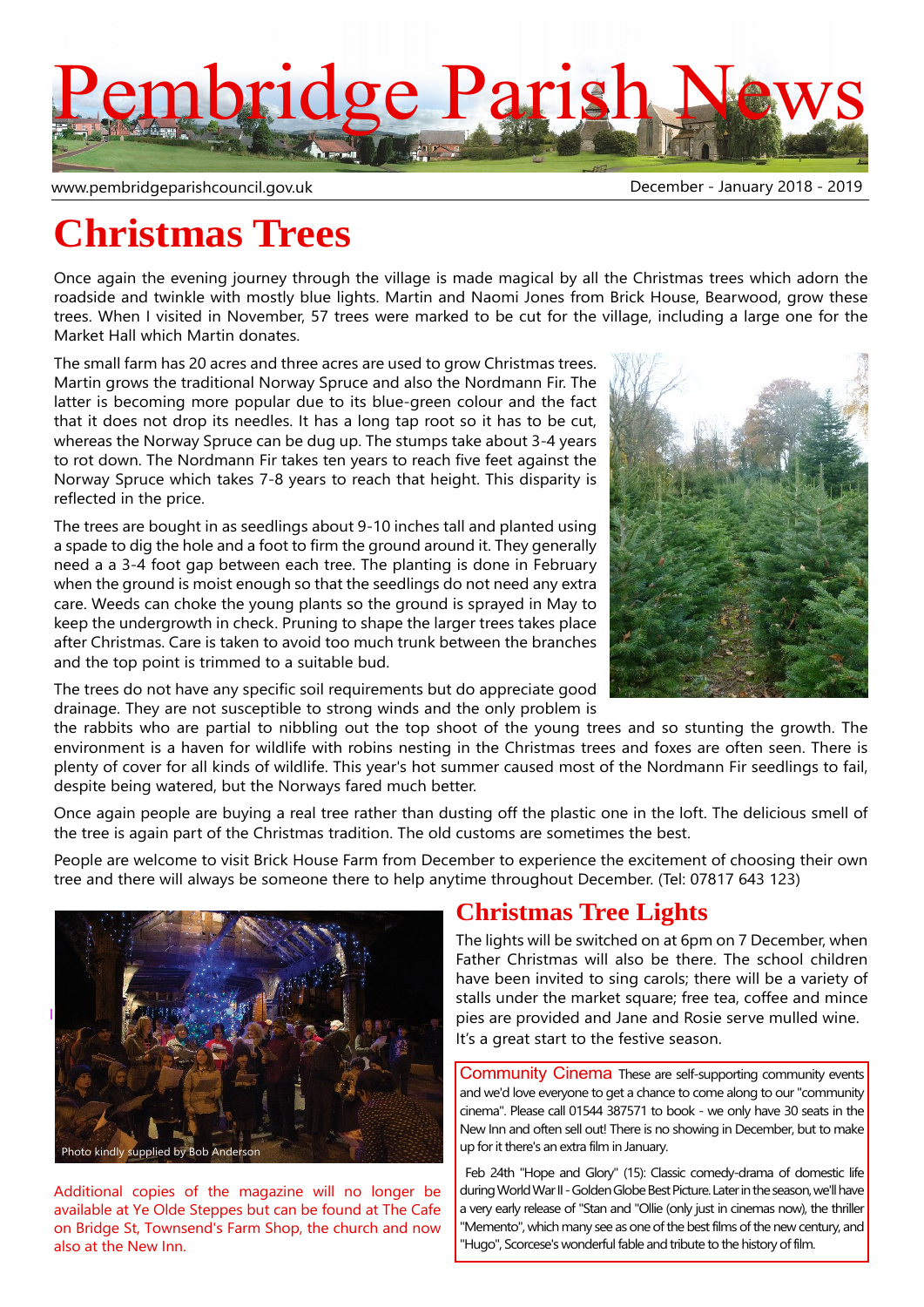### **Diary DECEMBER**

- 7th Christmas lights switched on  *Fri, 6 pm Market Square – see front page*
- 12th WI Christmas Decorations and Quiz\*  *Wed, 2 pm Village Hall*
- 15th PGNS Coffee Morning All Welcome  *Sat, 10.30 – 12.00 Village Hall*
- 15th Village Quire Concert St Mary's Church \*  *Sat, 7.30 Tickets £10 at Ye Olde Steppes or 01544 388279 or 01544 340381*
- 18th WI Tea at Burford House, Tenbury Wells \*

#### **JANUARY**

- $9$ th WI Lunch at Corner's Inn, Kingsland Tues  $*$
- $13$ th Film Night 'Beauty and the Beast'  *Sun, 7.30 – New Inn \*\**
- 19th PGNS Coffee Morning All Welcome  *Sat, 10.30 – 12.00 Village Hall*
- 27th Film Night 'The Greatest Showman'  *Sun, 7.30 New Inn \*\**
- 29th **-** WI Tea and chat in Ye Olde Steppes \*  *Tues, 3 pm*
	- *\* Details in Arrowvale Messenger*
	- *\*\* Booking Richard Goddard 01544 387571*

### **Presentation of the QAVS to the Pride in Pembridge Team**

On November 17th 2018 Lady Darnley, the Lord Lieutenant of Herefordshire and her team came to the village hall to present this award. After the National Anthem Paul Deneen, the Deputy Lord Lieutenant, spoke and described the rigorous process involved in deciding those applicants worthy of the award. He then praised PiP in glowing terms:



*PIP is an outstanding, indeed inspirational example of volunteering. Its volunteers are committed, motivated and work as an enthusiastic team. Between them, they provide tens of thousands of pounds' worth of village maintenance and improvement free of charge, and the community, in the village and more widely, is extremely proud of what they do.*

Lady Darnley emphasized that the award was the equivalent of the MBE for groups and that everyone should be very proud of the achievement. Philip Rogers, PiP Chairman, spoke a little about the work of PiP and the awards previously granted and remembered the late Alan Stokes, whose vision the group was.

Everyone was then free to partake of the excellent buffet provided by the WI and enjoy the usual chat of a Pembridge Good Neighbour Coffee Morning.

### **Pembridge Village Hall Bookings**

Please contact Lizzie Sharpe 01544 388488 for any enquiries

### **New Inn Christmas Events:**

Available from Dec 1st throughout December – a 'Mini taste of Christmas' – mulled wine and seasonal fare.

Fri 7th 6 pm Dec Christmas Tree Lights + Father Christmas Mon 10th – British Legion Draw Sun 16th – Christmas Quiz (proceeds to PIP in memory of Alan Stokes) Wed 19th or Fri 21st **TBC** – Ukulele and Carol evening with James Duffield and friends Sun 23rd – Christmas Draw Mon 24th – Radnor Hunt Hounds meet from 10.30 am Wed 26th – Brunch from 10.30 am (Smoked salmon bagels/bacon sandwich £7.50) Thur 27th – Port and Cheese Evening (3 glasses port and selection of cheeses) £10 pp Mon 31st – Shirley's Disco 8 pm – late! Tues 1st January - Prosecco Brunch from 10.30 am. (Smoked salmon bagels/bacon sandwich £7.50) Vintage cars meet at 12 noon. **Pembridge Primary School – A Local Good Cause**

Friends of Pembridge School (PTFA) have just been announced as a Coop Local Good Cause for 2018/19.

The School receives 1% of everything spent by local Coop Members on Coop branded goods until November 2019. The money raised will enhance the outdoor areas at School creating spaces where the children can learn, play and interact in a safe and more stimulating environment.

If you are a Coop member you need to login and select us as your cause and shop as normal. If you are not a member please join (www.coop.co.uk/membership), it only costs £1 and you earn 5% on your Coop products – a win win situation!

**WI** Meets every month on the 2nd Wednesday. Contact Marguerite Fothergill 01544 388279 margueritefothergill@gmail.com

#### **Pembridge Bonfire Group** has been operating for about ten years and our main aims are:-

- To always host the Bonfire on November 5th
- No entrance fee to be charged but donations to be encouraged.

We are currently ten members who also look after the Millennium Meadow and surrounding hedges. We attend a firework safety training course, held every year in Derby, and get updates on any new procedures when they come out.

The funds raised from the Bonfire and Firework display donations have been used to buy a mower and the grass is given an extra mow when it is growing fast and before events. This takes about three hours. The overgrown hedges were first trimmed by hand but now we organise for a tractor with a hedge trimmer to do it at the correct time of year. The group also assists in looking after the playground and has recently carried out repairs following a H&S survey and has purchased replacement chains and seats for the swings as highlighted in the survey.

Our intention is to use the available funds from the donations received to buy and install new apparatus. We have already agreed to replace the goal posts and we think that further amenities for the playground area, including a pavilion, and also outdoor gym equipment, would be welcomed by parishioners and visitors.

We would like to thank all the volunteers and companies that contribute and assist our event. **Andrew Searles**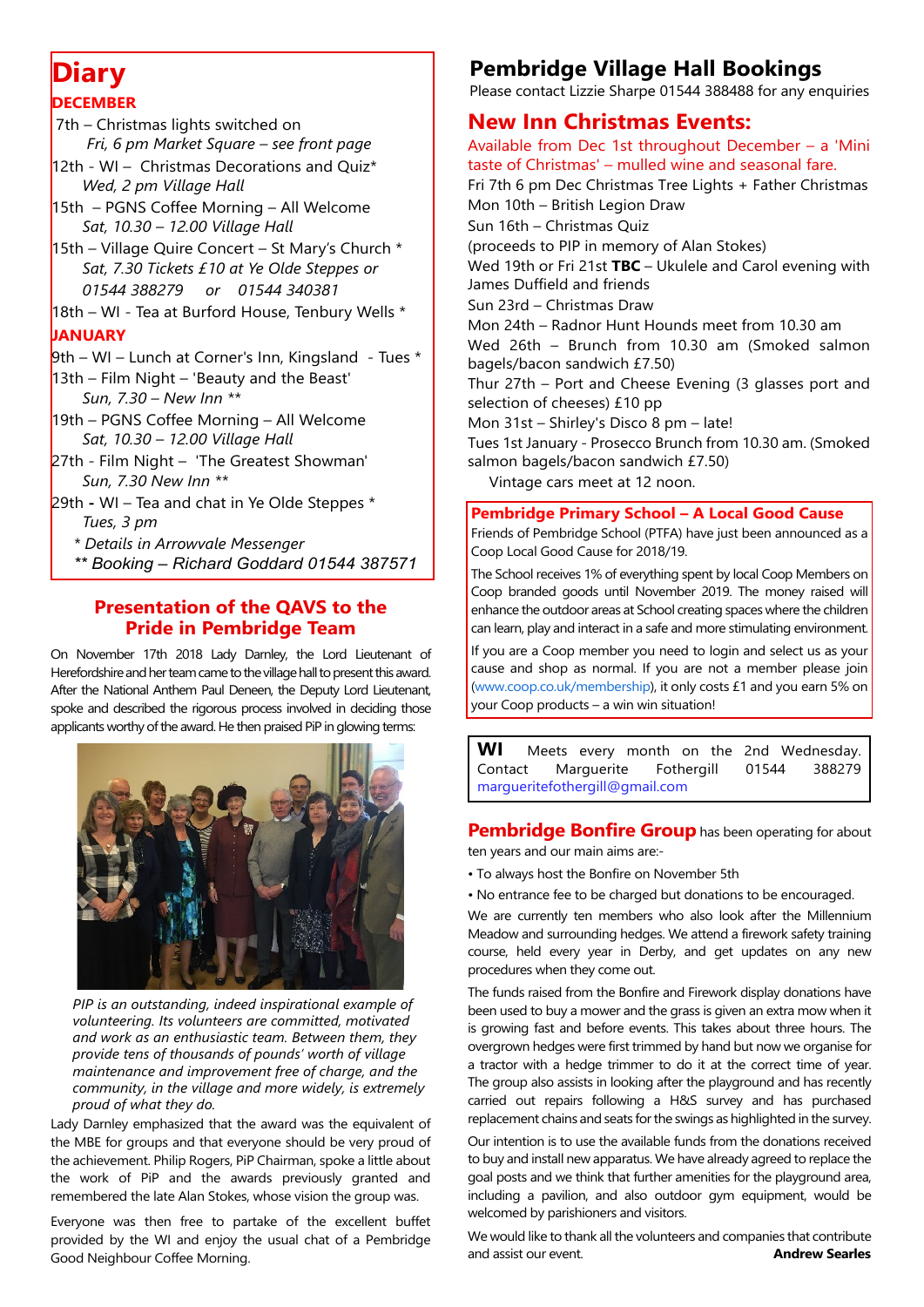## **Pembridge Parish Council**

### **From your local County Councillor Roger Phillips**

#### rjphillips@herefordshire.gov.uk

I am pleased to report that the recent Budget announcement included £5,108,000 for Herefordshire highway maintenance, including pothole repairs. We have over 2,000 miles of highways in the County, and last year over 23,000 individual jobs were raised for Balfour Beatty to deal with, so there will some competition for the funds. With the onset of winter months our roads will come under pressure and can I urge you to report any defects to www.herefordshire.gov.uk/pothole to help keep our roads safe.

Or alternately use the new council App to report a pothole – simply take a picture on your smart device (when it is safe to do so) and upload it directly to the app, the app can automatically pinpoint your location if you are reporting from the problem area. Your picture and report will be sent directly to the highways management team and the local parish council of the area where the pothole is located. You will then be kept informed of the progress of the reported issue. The app is available directly from the council website, there is no need to visit a third party app store, and it always links to the most up to date version so no need to update it or have it taking up valuable space on your device, just open the link and add it to your device's home screen

Progress continues on the Hereford Bypass with the south section from A49 to the A465 ( Abergavenny ) being the subject of a public inquiry to secure the compulsory purchase of the remaining section of highways. If the Inquiry agrees then work on this section should begin in March. The preferred route of the section across the river past the new livestock market to the A49 has ecological and survey reports being worked on for submission to planning and the government.

### **Pembridge Parish News**

#### **Advertising in Pembridge Parish magazine**

The Parish Council have extended the advertising spaces on offer in the magazine and we still have a few spaces left! If you are interested in advertising your business or service in the magazine, please contact the parish clerk clerk@pembridgeparishcouncil.gov.uk.

#### **Fuel Poverty in Herefordshire**

Fuel Poverty; This issue has been flagged as a priority measure by the Herefordshire Health and Wellbeing Board. The Leader of the Council, Cllr. Jonathon Lester has therefore suggested to raise awareness among the parishes of Herefordshire:

#### **Keep Herefordshire Warm offers**

FREE home energy advice and support

Would your home benefit from increased insulation and/or improved heating?

Are you worried about how you are going to pay your gas and electricity bills this winter?

Do you feel uncomfortable or ill because of cold or damp in your home?

If you think you or someone you know would benefit from this service or intervention please contact Keep Herefordshire Warm on 0800 677 1432 or text 07583 940914 or email khw@mea.org.uk

#### **Grit bins and salt provision winter 2018**

Balfour Beatty provide grit bins and salt throughout the parish in preparation for winter conditions. Grit bins may be provided in locations that are not included within the Council's gritting routes please contact the clerk if you require a need assessment for grit bins. Please note: Salt from council grit bins can be used on public roads, pavements, and footways. Salt from council grit bins can not be used for treating private property such as driveways. Use of public grit salt on private property is a misuse of resource and can result in a shortage elsewhere which may result in causing a danger to pedestrians and road users. An informative poster is available on the parish website.

#### **Neighbourhood Development Plan.**

The Pembridge Neighbourhood Development Plan (PNDP) has now completed the statutory regulation 16 consultation. The steering group along with consultants from Data Orchard have reviewed the comments received and prepared a schedule and proposed amendments. The Parish Council have appointed an independent examiner to review the plan to ensure it complies with the Herefordshire Core Strategy and national law. It is hoped the examination of the plan will be completed by January. The examiner's report will be reviewed and amendments considered before the plan can progress to the final stages. Any questions please contact the clerk on clerk@pembridgeparishcouncil.gov.uk for more details.

#### **Mowing - Millennium meadow and village green**

The Parish Council will be looking to renew the mowing contract for the village green and millennium meadow in January. If you have appropriate machinery and insurance cover and wish to tender, please contact the clerk for details. clerk@pembridgeparishcouncil.gov.uk

Don't forget to report any highway or footpath issues straight onto the Herefordshire Council interactive map!

#### **Land & Property Owners**

Please remember: - It is your responsibility to ensure hedge cutting and ditch maintenance along highways and footpaths.

#### **Next Parish Council Meeting Dates:**

Wed December 19th - Ordinary Meeting in the Parish Hall 7.00pm Wed January 16th - Ordinary Meeting in the Parish Hall 7.00pm.

#### Responsible Dog Owners - Polite Notice

Please keep your dogs on a lead when walking in fields of sheep. We have had several attacks to local farmer's sheep in Pembridge.

Under the Animal Rights Act of 1971 your dog could be shot if found amongst sheep.